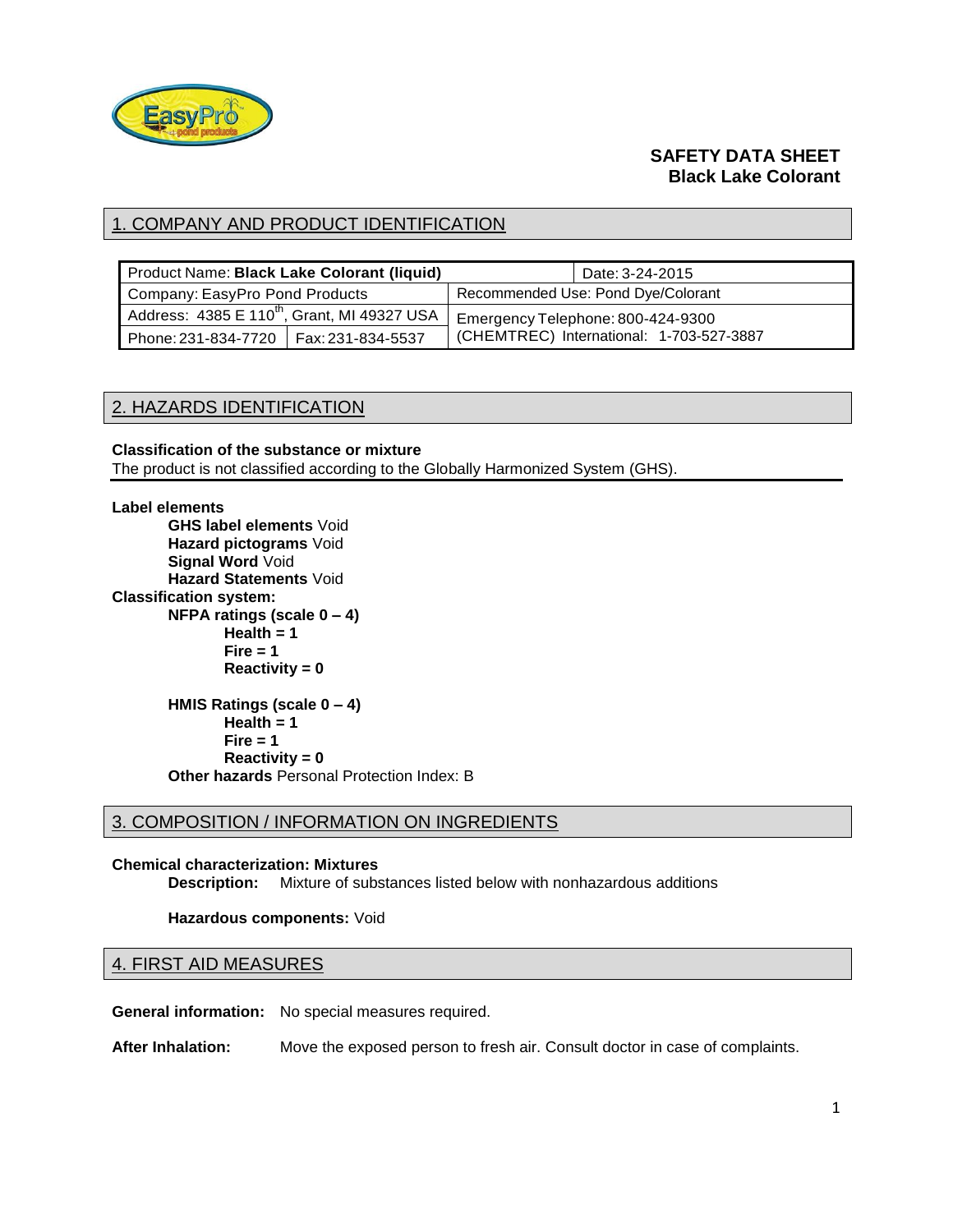| <b>After Eye Contact:</b>  | Rinse opened eye for several minutes under running water. If symptoms persist,<br>consult a doctor.                                      |
|----------------------------|------------------------------------------------------------------------------------------------------------------------------------------|
| <b>After Skin Contact:</b> | Wash immediately with soap and water and rinse thoroughly. Remove<br>contaminated clothing. If skin irritation occurs, consult a doctor. |
| Ingestion:                 | Rinse mouth and throat thoroughly with water and then drink plenty of water.                                                             |

**Information for doctor:**

No further relevant information available.

# 5. FIRE FIGHTING MEASURES

| <b>Extinguishing media:</b>    | This product is non-combustible. No extinguishing media or special fire-<br>fighting procedures are required. There are no unusual fire or explosion<br>hazards known.                                                        |
|--------------------------------|-------------------------------------------------------------------------------------------------------------------------------------------------------------------------------------------------------------------------------|
| <b>Advice for firefighters</b> | Protective equipment: Wear fully protective suit.                                                                                                                                                                             |
|                                | Additional information: Dispose of fire debris and contaminated<br>firefighting water in accordance with official regulations. Collect<br>contaminated firefighting water separately. It must not enter the sewage<br>system. |

# 6. ACCIDENTAL RELEASE MEASURES

| <b>Personal precautions:</b>      | Product forms slippery surface when combined with water.<br>Wear protective clothing.                                                                                                                                                                                                                                |
|-----------------------------------|----------------------------------------------------------------------------------------------------------------------------------------------------------------------------------------------------------------------------------------------------------------------------------------------------------------------|
| <b>Environmental precautions:</b> | Keep contaminated washing water and dispose of appropriately.                                                                                                                                                                                                                                                        |
| Clean up methods:                 | Prevent further spillage and contain spill, if safe. Clean the affected area<br>carefully; suitable cleaners are: warm water or absorb with liquid-binding<br>material (sand, diatomite, universal binders, sawdust). Collect into<br>suitable containers. Do not allow the product to enter sewers or<br>waterways. |
|                                   |                                                                                                                                                                                                                                                                                                                      |

# 7. HANDLING AND STORAGE

| Handling: | Utilized recommended protective clothing and equipment. Avoid contact<br>with skin and eyes. Provide adequate ventilation during handling and<br>processing especially in confined spaces or where large amounts are<br>being processed.                                                                                                              |
|-----------|-------------------------------------------------------------------------------------------------------------------------------------------------------------------------------------------------------------------------------------------------------------------------------------------------------------------------------------------------------|
|           | Protection against explosions and fires:<br>No special measures required.                                                                                                                                                                                                                                                                             |
| Storage:  | Special Sensitivity: KEEP FROM FREEZING.<br>Store only in the original receptacle. Store in a cool, dry, well-ventilated<br>conditions in well-sealed receptacles. Protect from frost. Keep containers<br>tightly closed. Store the product in containers that are labelled correctly,<br>and keep away from children, food items and drinking water. |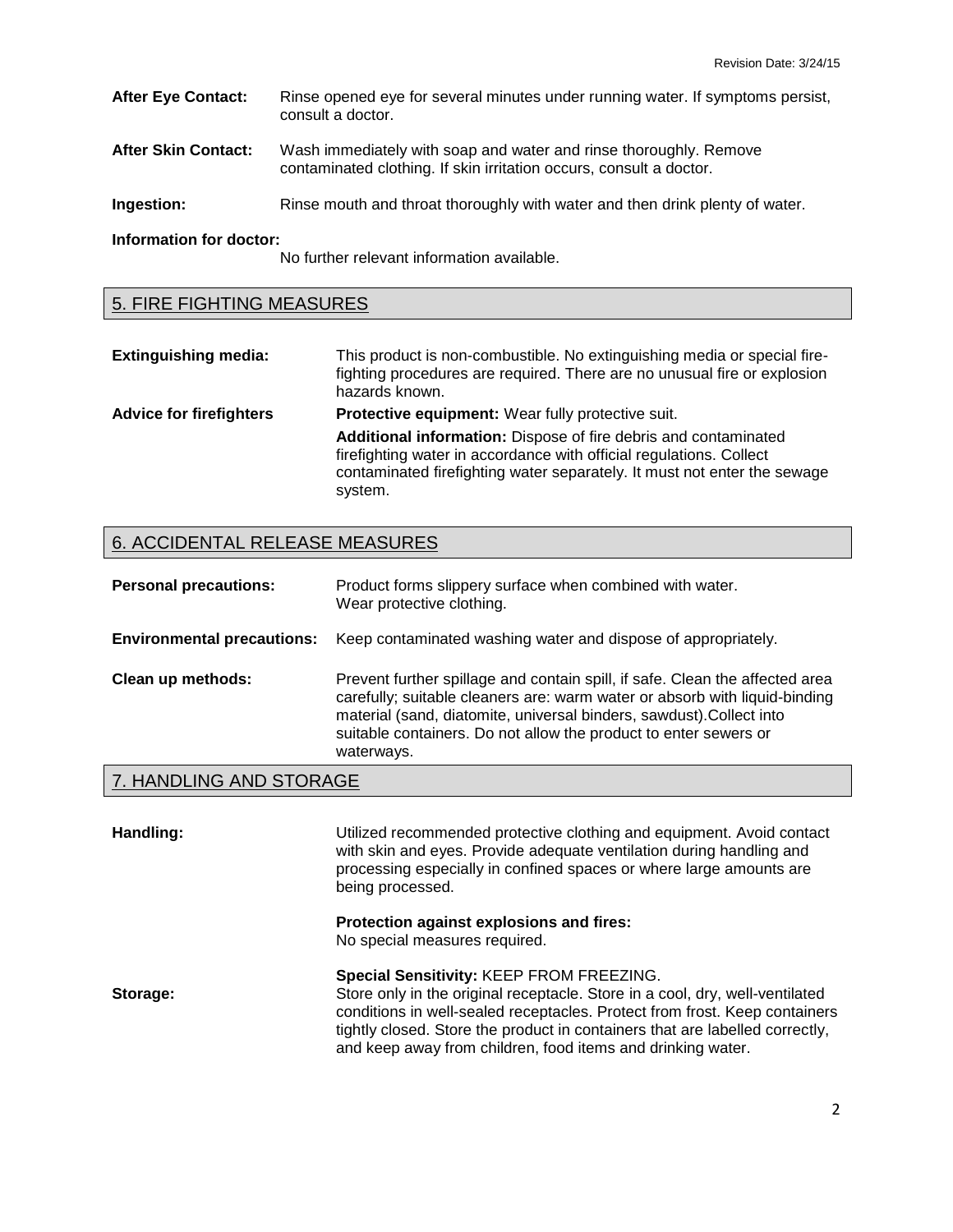# 8. EXPOSURE CONTROLS / PERSONAL PROTECTION

| <b>Engineering measures:</b>                   | Ensure adequate ventilation of the working area.<br>General protective measures: Handle with care to minimize exposure. Product is concentrated colorant<br>and can stain skin and/or various articles. The hazards of this product<br>should be low under normal industrial and commercial use. |
|------------------------------------------------|--------------------------------------------------------------------------------------------------------------------------------------------------------------------------------------------------------------------------------------------------------------------------------------------------|
| <b>Respiratory protection:</b>                 | If airborne mist or vapor is generated, wear suitable NIOSH approved<br>respirator/dust mask.                                                                                                                                                                                                    |
| <b>Hand protection:</b>                        | As a precaution to avoid staining skin, wear chemical resistance gloves<br>(PVC, neoprene or butyl).                                                                                                                                                                                             |
| Eye protection:<br><b>Personal Protection:</b> | Safety glasses or chemical goggles are recommended.<br>Wear suitable clothing to avoid skin contact.                                                                                                                                                                                             |

## 9. PHYSICAL AND CHEMICAL PROPERTIES

| Appearance:              |
|--------------------------|
| Odor:                    |
| pH:                      |
| <b>Melting Point:</b>    |
| <b>Boiling Point:</b>    |
| <b>Flash Point:</b>      |
| Auto igniting:           |
| Danger of explosion:     |
| <b>Vapor Pressure:</b>   |
| Density at 20°C (68 °F): |
| <b>Water solubility:</b> |

**Black liquid Odor:** Mild Not determined **Melting Point:** < 0⁰C (<32 ⁰F) **Boiling Point:** > 100⁰C (> 212 ⁰F) **Flash Point:** > 100⁰C (> 212 ⁰F) Product is not self-igniting Product does not present an explosion hazard **Not determined Density at 20⁰C (68 ⁰F):** 1.1 g/cmᶾ (9.2 lbs/gal) Soluble

# 10. STABILITY AND REACTIVTY

**Possibility of hazardous reactions:**

|                                   | No dangerous reactions known.                                                |  |
|-----------------------------------|------------------------------------------------------------------------------|--|
| <b>Conditions to avoid:</b>       | No further relevant information available.                                   |  |
| Incompatibilities:                | Avoid contact with strong oxidizing agents.                                  |  |
| Hazardous decomposition products: |                                                                              |  |
|                                   | In the case of a fire, oxides of carbon, fumes and smoke may be<br>produced. |  |

## 11. TOXICOLOGICAL INFORMATION

**Information on toxicological effects**

**Acute toxicity:**

**LD/LC50 values that are relevant for classification:** Product has not been tested. **Primary irritant effect:**

**on the skin:** No irritancy known, however direct contact should be avoided. **on the eye:** Contact may cause irritation.

**Sensitization:** No sensitizing effects known.

# **Additional toxicological information:**

The product is not subject to classification according to internally approved calculation methods for preparations: When used and handled according to specifications, the product does not have any harmful effects according to our experience and the information provided to us.

**Carcinogenicity: IARC:** NO **NTP:** NO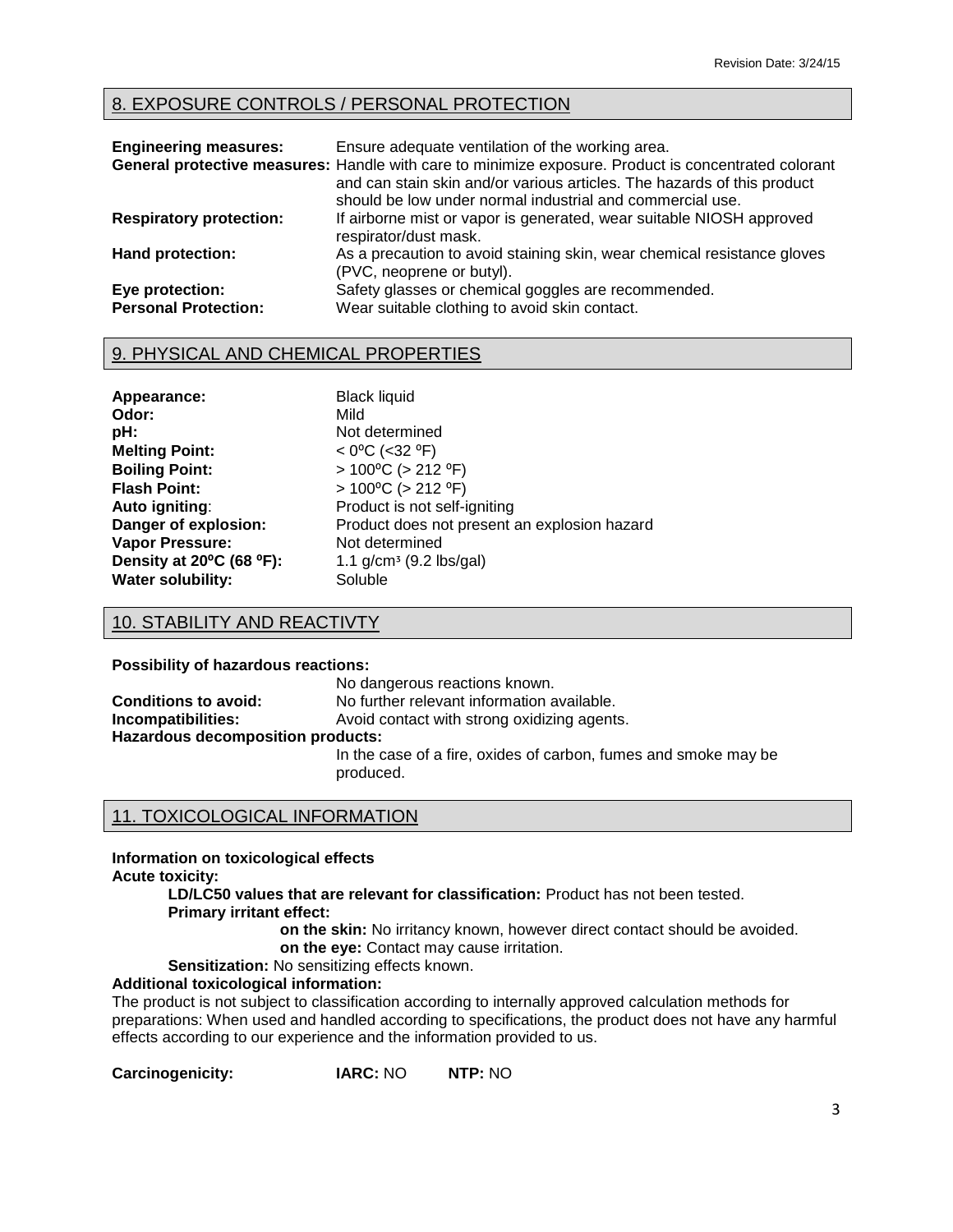### 12. ECOLOGICAL INFORMATION

#### **Toxicity**

| <b>Aquatic toxicity:</b>                 | No further relevant information available. |
|------------------------------------------|--------------------------------------------|
| Persistence and degradability:           | No further relevant information available. |
| <b>Behavior in environmental systems</b> |                                            |
| <b>Bioaccumulative potential:</b>        | No further relevant information available. |
| Mobility in soil:                        | No further relevant information available. |
| <b>Additional ecological information</b> |                                            |
| <b>General notes:</b>                    | Not known to be hazardous to water.        |
| Other adverse effects:                   | No further relevant information available. |
| 13. DISPOSAL CONSIDERATIONS              |                                            |

| <b>General Information:</b> | Dispose of in compliance with Federal, State and/or current local |
|-----------------------------|-------------------------------------------------------------------|
|                             | authority regulations.                                            |

#### 14. TRANSPORTATION INFORMATION

**Further information:** This product is classified as a non-hazardous liquid for transport.

#### 15. REGULATORY INFORMATION

**Safety, health and environmental regulations/legislation specific for the substance or mixture SARA**

**Section 355 (extremely hazardous substances):** None of the ingredients is listed. **Section 313 (Specific toxic chemical listings):** None of the ingredients is listed. **TSCA (Toxic Substances Control Act):** All ingredients are listed. **Proposition 65 Chemicals known to cause cancer:** None of the ingredients is listed. **Chemicals known to cause reproductive toxicity for females:** None of the ingredients is listed. **Chemicals known to cause reproductive toxicity for males:** None of the ingredients is listed. **Chemicals known to cause developmental toxicity:** None of the ingredients is listed. **Carcinogenic categories EPA (Environmental Protection Agency)** None of the ingredients is listed. **TLV (Threshold Limit Value established by ACGIH)** None of the ingredients is listed. **NIOSH-Ca (National Institute for Occupational Safety and Health)** None of the ingredients is listed. **OSHA (Occupational Safety & Health Administration)** None of the ingredients is listed. **GHS label elements** Void **Hazard pictograms** Void **Signal word** Void **Hazard statements** Void